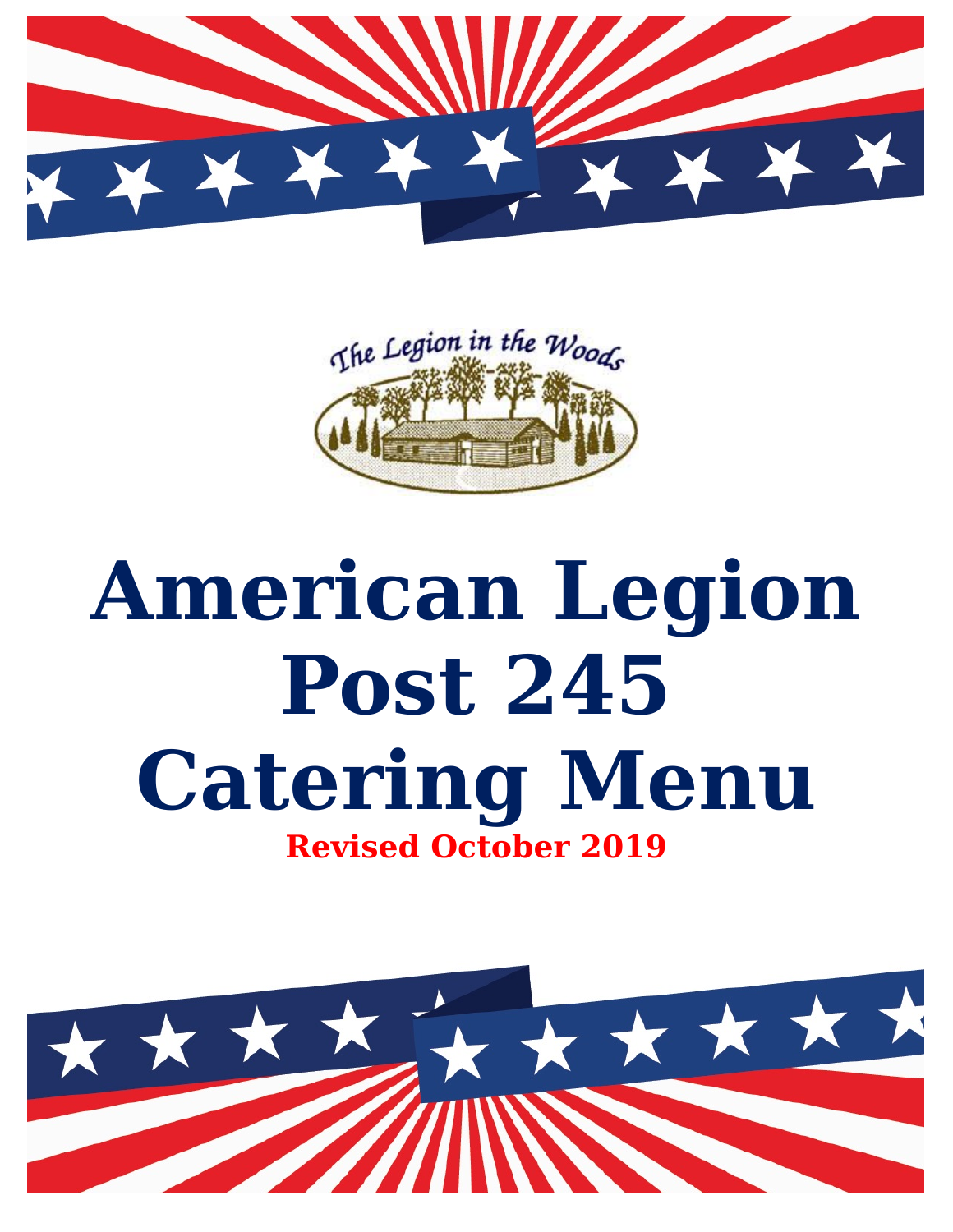# **APPETIZERS**

| Mild Cheddar, Swiss, Colby Jack and Pepper Jack Cheese<br>Served with assorted crackers and honey mustard                 |
|---------------------------------------------------------------------------------------------------------------------------|
|                                                                                                                           |
| Carrots, Tomatoes, Broccoli, Cauliflower and Bell Peppers<br>Served with Ranch Dip                                        |
|                                                                                                                           |
| Cocktail franks wrapped in a buttery pastry                                                                               |
| Served with a choice of Bacon or Sour Cream                                                                               |
| With choice of BBQ, Honey Mustard or Ranch Dipping Sauce                                                                  |
| Breaded Mini Crab Cakes made with spice, celery, and bell peppers                                                         |
| Scallops lightly dusted with bread crumbs and wrapped in bacon                                                            |
|                                                                                                                           |
| Zucchini breaded with Italian bread crumbs                                                                                |
|                                                                                                                           |
| Spring roll wrapper stuffed with a variety of chopped vegetables with Asian seasonings.<br>Served with Sweet & Sour Sauce |
|                                                                                                                           |
| An assortment of Mushroom, Broccoli and Cheese, Vegetable Loraine                                                         |
|                                                                                                                           |
| Peeled tail-on shrimp served with cocktail sauce                                                                          |
| Choice of Italian style, Sweet and Sour style or Swedish style                                                            |
|                                                                                                                           |
| Choice of Hot, BBQ, Garlic Parmesan, Spicy Ranch, Sticky Asian or Plain served with Ranch or Blue Cheese Dressing         |
| BOWL OF SNACKS Choice of potato chips, pretzels, tortilla chips, etc can be discussed  15.00                              |
| <b>POPCORN SHRIMP</b> 65.00 Served w/cocktoil squce                                                                       |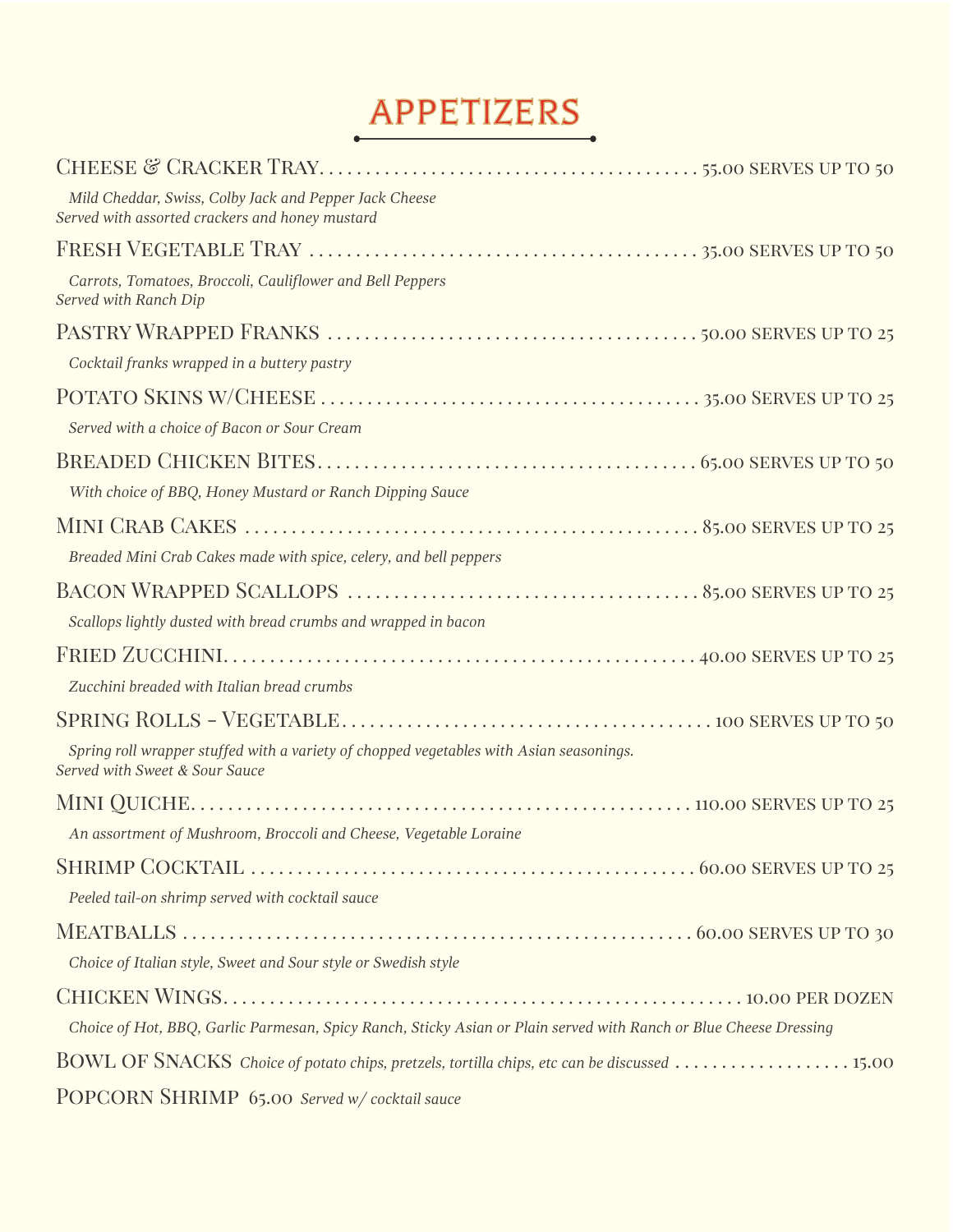# **LUNCH BUFFET**

| Sliced Turkey, Ham and Roast Beef, Assorted Cheese Slices, Deli Kaiser Rolls<br>Sliced Tomatoes, Lettuce, Onions and Condiments |
|---------------------------------------------------------------------------------------------------------------------------------|
|                                                                                                                                 |
| Classic Pasta Salad(oil based), Bacon and Ranch Pasta Sa;ad, Traditional Macaroni or Traditional Potato Salad                   |
|                                                                                                                                 |
| Tossed Salad, Caesar Salad or Spinach Salad w/choice of Dressings                                                               |

## **DINNER BUFFET**

| Includes choice of tossed salad, Caesar salad or Spinach Salad, Dinner Rolls or Garlic Bread, Coffee and Iced Tea |
|-------------------------------------------------------------------------------------------------------------------|
|                                                                                                                   |
| See choices below                                                                                                 |
|                                                                                                                   |
| See choices below                                                                                                 |

#### **Meat Choices**

**STUFFED CHICKEN BREAST CHICKEN PARMESAN** PORK TENDERLOIN W/GRAVY **CHICKEN CORDON BLUE** HAM W/ PINEAPPLE GLAZE **ROAST TURKEY W/ GRAVY** CHICKEN MARSALA MEATLOAF W/GRAVY BEEF TENDERLOIN MEDALLIONS W/GRAVY **BBQ PORK RIBS FRIED HADDOCK LEMON PEPPER WHITEFISH** 

#### **Starch Choices**

**MASHED POTATOES CHEDDAR MASHED POTATOES FRENCH FRIES** GARLIC MASHED POTATOES ROASTED GARLIC & ROSEMARY POTATOES MACARONI & CHEESE

#### **Vegetable Choices**

| <b>GREEN BEANS ALMONDINE</b>   | <b>CALIFORNIA BLEND</b>     | <b>CORN</b>          |
|--------------------------------|-----------------------------|----------------------|
| <b>BROCCOLI W/CHEESE SAUCE</b> | <b>GLAZED CARROTS</b>       | <b>MIXED VEGGIES</b> |
| <b>BAKED CORN</b>              | <b>GREEN BEAN CASSEROLE</b> |                      |